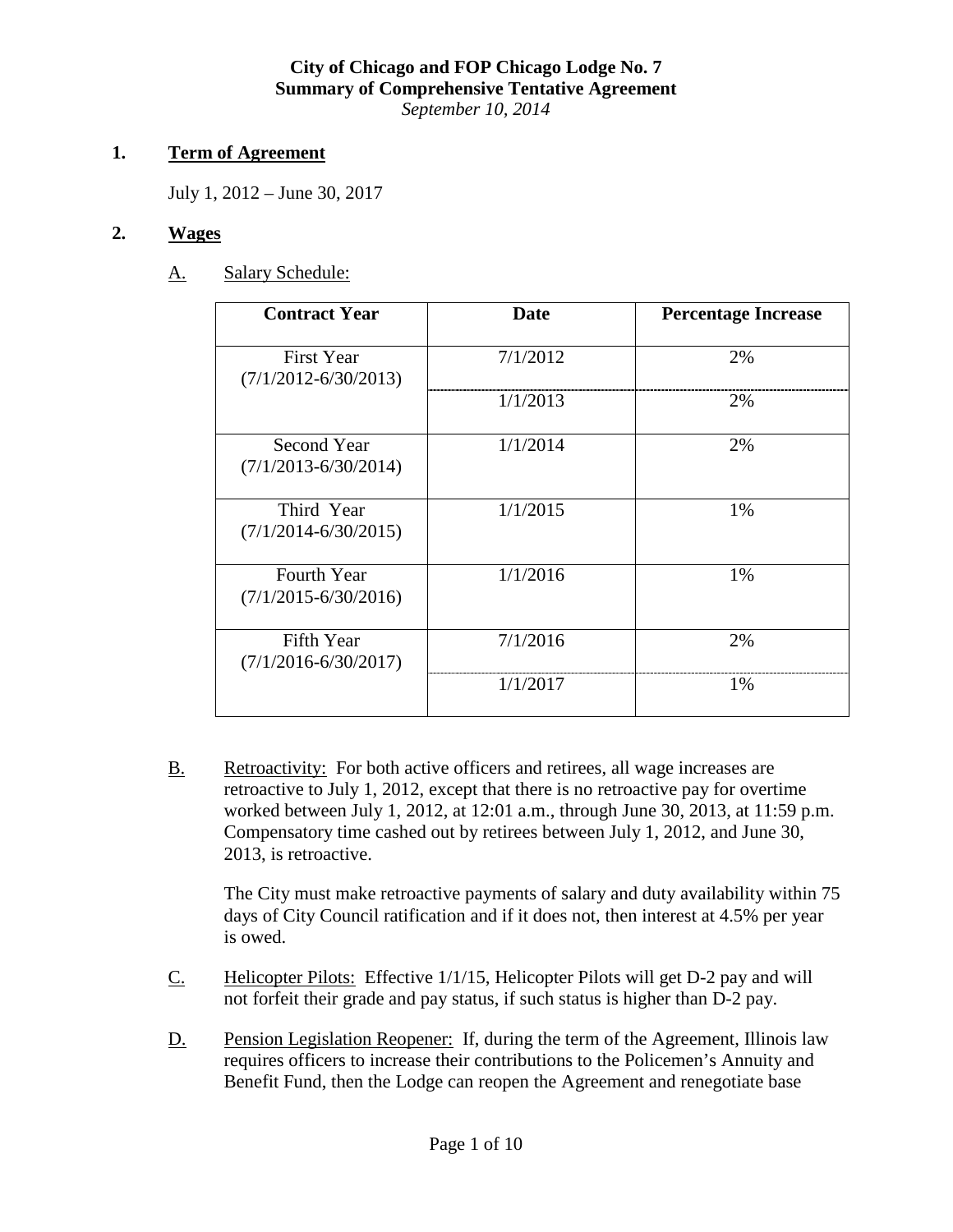salary, percentage increases, and duty availability pay. If the parties cannot reach an agreement within 90 days, then the dispute goes to interest arbitration.

E. Payment of Wages: No later than July 1, 2015, printed check stubs given to officers on each payday will include the officer's PC number and no personal identifiers. Additionally, officers will have the option of receiving check stubs online.

## **3. Duty Availability Allowance**

A. The duty availability allowance will increase as follows:

| <b>Effective Date</b> | Per Quarter |  |  |
|-----------------------|-------------|--|--|
| January 1, 2012       | \$805       |  |  |
| January 1, 2014       | \$855       |  |  |
| January 1, 2016       | \$870       |  |  |
| January 1, 2017       | \$900       |  |  |

B. Officers hired on or after January 1, 2015, will not receive duty availability pay until they reach Step 5 (after 42 months) of the Salary Schedule.

# **4. Age 55 Retiree Health Care Benefit**

- A. Officers who retire on or after age 60 will continue to receive free retiree health care. Officers can retire after age 55 and before age 60 with free retiree health care with an effective date of retirement on or before June 1, 2017. Effective for retirements after June 1, 2017, officers retiring after age 55 and before age 60 must contribute 2% of their annuity.
- B. For retirements effective in 2015, at least 100 officers must file for retirement by December 1, 2014. If officers file for retirement on or before October 1, 2014, the effective date of retirement can be as early as January 1, 2015. If officers file for retirement after October 1, 2014, and on or before December 1, 2014, the effective date of retirement can be no earlier than March 1, 2015.
- $C.$  For retirements effective in 2016, at least 100 officers must file for retirement by October 1, 2015.
- D. For retirements effective in 2017, and each year thereafter, at least 75 officers must file for retirement by October 1, 2017, and each October 1, thereafter.

# **5. Ambulance Fees**

Amend Section 25.3 to provide that retirees and their spouses are exempt from fees for emergency medical services performed by the Chicago Fire Department.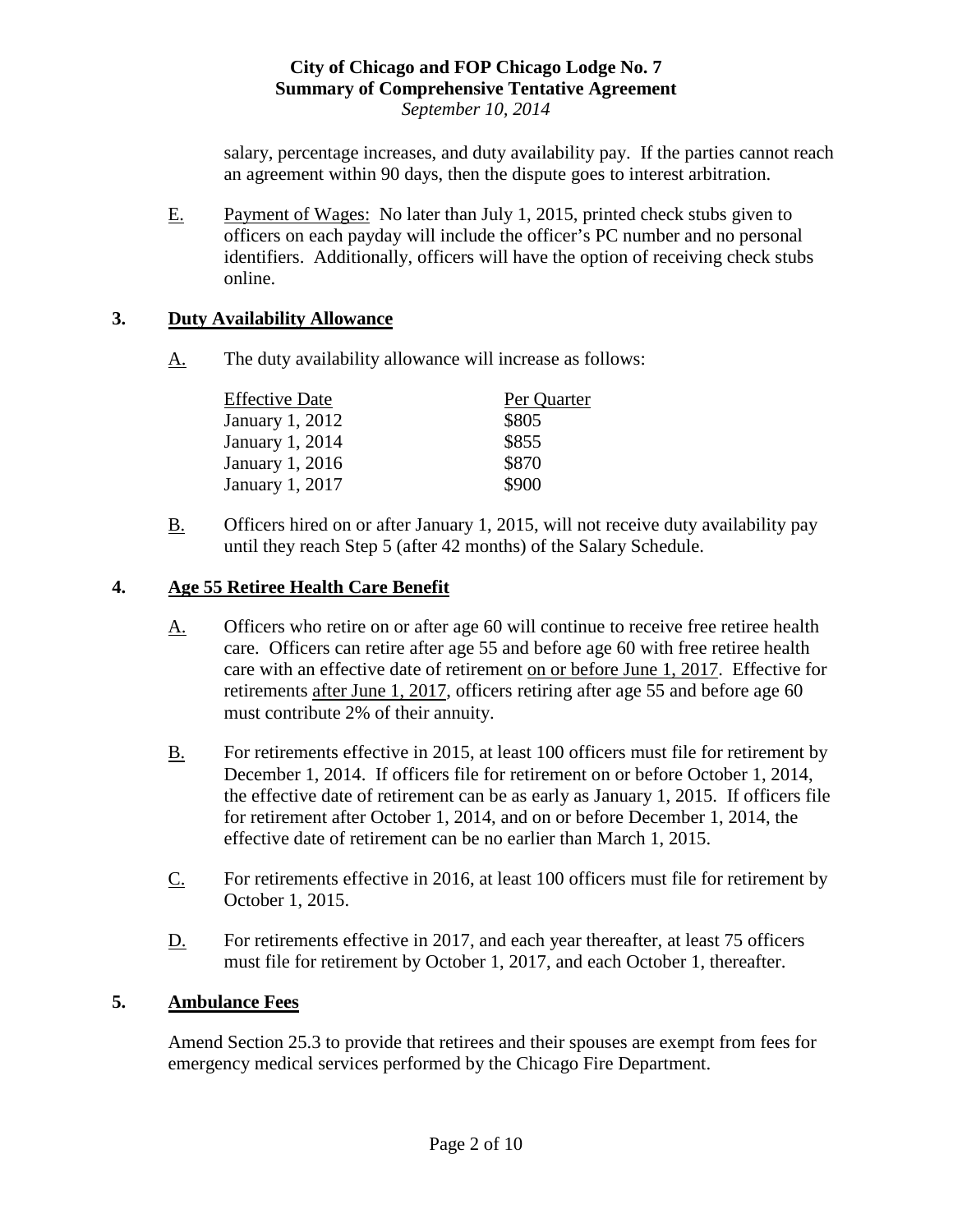## **6. Health Care**

- A. No City Wellness Program and no change in officers' health care contributions.
- B. Changes to the PPO Plan effective January 1, 2015:
	- i. The \$600 per year "wellness benefit" is eliminated and is replaced by the preventive care benefits required by federal law. Such benefits are covered at 100%, without payment of a co-payment or coinsurance, if they are provided in-network. There is no coverage for services provided out of network. Examples of preventive services include: screening for colorectal cancer, cervical cancer, lung cancer, breast cancer, diabetes, cholesterol, depression, autism, and STDs.
	- ii. Outpatient Speech and Occupational Therapy services provided innetwork are no longer be subject to co-insurance or the deductible and instead are subject to a \$20 co-payment per visit. Services related to acquisition of function are now a covered benefit. These services will continue to be subject to medical necessity review as they are today.
	- iii. The exclusion of coverage for self-inflicted injuries and the lifetime maximum are now eliminated.
	- iv. Officers and their spouses and eligible dependents will be eligible to participate, on a voluntary basis, in the Diabetes and Maternity Management Programs.

|                                                        | Current PPO Plan -<br><b>Without</b><br>Subscriber Share* | Tier $1 - With$<br><b>Subscriber</b><br>Share* | Tier $2 - With$<br><b>Subscriber</b><br>Share* | Tier 3/Out-of-Network                                                    |
|--------------------------------------------------------|-----------------------------------------------------------|------------------------------------------------|------------------------------------------------|--------------------------------------------------------------------------|
| Individual Deductible                                  | \$350                                                     | \$300                                          | \$350                                          | $$1,500$ (no change)                                                     |
| Individual Out of Pocket Limit                         | \$1,500                                                   | \$1,000                                        | \$1,500                                        | \$3,500 (no change)                                                      |
| <b>Family Deductible</b>                               | \$1,050                                                   | \$900                                          | \$1,050                                        | \$3,000 (no change)                                                      |
| Family Out of Pocket Limit                             | \$3,000                                                   | \$2,000                                        | \$3,000                                        | \$7,000 (no change)                                                      |
| Coinsurance                                            | 90%/10%                                                   | 90%/10%                                        | 75%/25%                                        | 60%/40% (no change)                                                      |
| Office Visit Co-Pay<br>(Preventive/Primary/Specialist) | N/A                                                       | \$0/\$20/\$30                                  | \$0/\$25/\$35                                  | Preventive not covered.<br>Primary/Specialist subject to<br>co-insurance |
| Emergency Room Co-Pay(unless admitted)                 | \$100                                                     | \$150                                          | \$150                                          | \$150 (increased from \$100)                                             |

C. Changes to the PPO Plan effective January 1, 2017: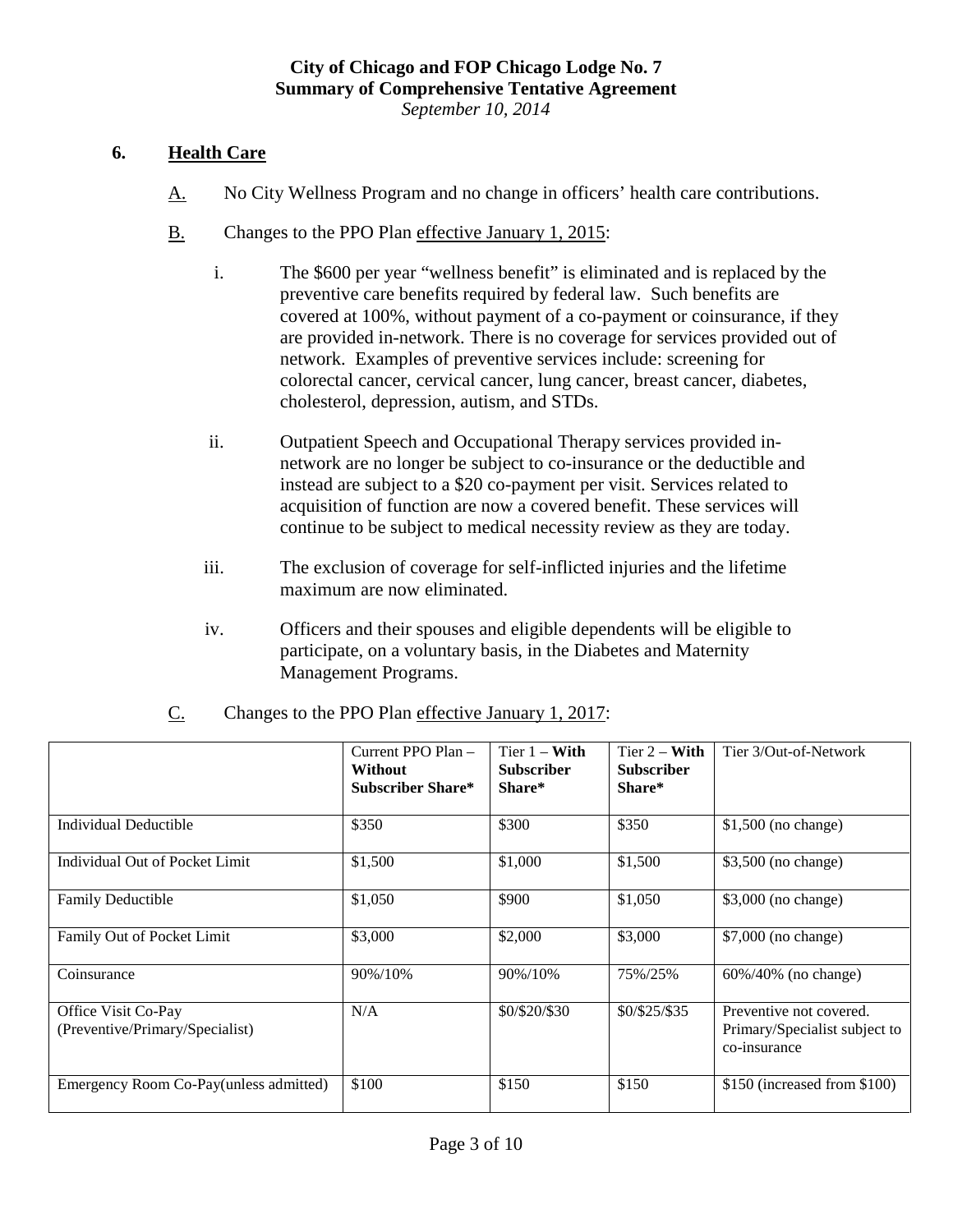\* "Subscriber share" means that discounts that Blue Cross Blue Shield obtains from its contracted providers are shared between the plan sponsor and the covered member (the Subscriber). When claims are adjusted, the amount of any estimated discount is subtracted from the allowable amount before the plan of benefits is applied.

- i. Medically necessary specified organ transplants and bariatric surgery must be performed at a Blue Cross "Center of Distinction" to be covered. These Centers have specialized organ transplant teams and have success rates that are higher than other hospitals. The City must provide to the Lodge and officers a list of "Centers of Distinction," including the specific procedure(s) for which they are recognized, and must provide sixty (60) days' advance, written notice of any change in such list.
- ii. Medically necessary out-patient MRI, PET and CT scans will be paid at 100% (currently 90%/10% co-insurance) if the scan is obtained at a freestanding (non-hospital) facility and not billed by a hospital; otherwise subject to deductible and 90%/10% co-insurance. All scans must be preauthorized by the vendor designated by the City. The City must provide to the Lodge and officers a list of approved free-standing facilities and must provide sixty (60) days' advance, written notice of any change in such list.
- iii. Medically necessary outpatient diagnostic laboratory tests performed by an independent in-network lab (a non-hospital, such as Quest) and not billed by a hospital will be paid by the Plan at 100% (currently 90%/10% co-insurance); otherwise subject to deductible and 90%/10% co-insurance. The City will provide to the Lodge and officers a list of approved innetwork labs and will provide sixty (60) days' advance, written notice of any change in such list.
- iv. Prescription drugs: after third refill at retail, subsequent refills are obtained either through mail order at the applicable co-payment schedule or, if the subsequent refills are obtained at retail, the member pays double the copayment at retail. Provisions of the Caremark Advanced Control Formulary (or its successor) apply. The City must provide the Lodge and officers with the specific provisions of the Advanced Control Formulary and must provide sixty (60) days' advance, written notice of any change in the Advanced Control Formulary.
- D. Changes to the HMO Plan effective January 1, 2017:
	- i. Effective January 1, 2017, co-pays for office visits will be \$25 for a primary care physician and \$35 for a specialist (currently \$20).
	- ii. Effective January 1, 2017, the Emergency Room co-payment is \$150. The Emergency Room co-payment is waived if the individual is admitted as an in-patient.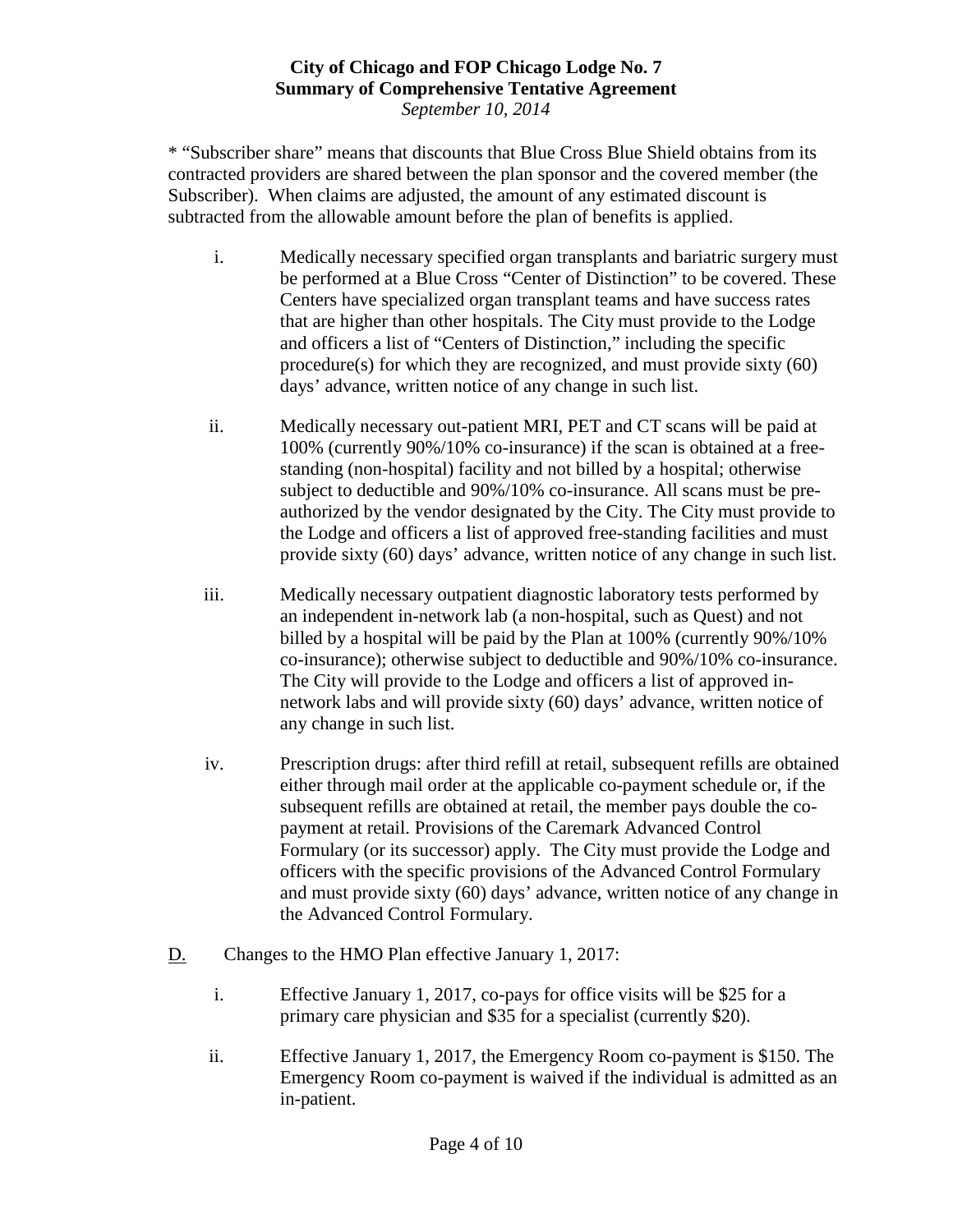## **7. Health Fairs**

The City will continue to provide the Lodge with \$75,000 for calendar years 2014, 2015, 2016, and 2017, for the sole purpose of sponsoring health fairs for its members.

#### **8. Procedures for Injury on Duty and Recurrence Claims**

- A. Doctor Selection from List. An officer who is certified as injured on duty chooses a doctor from a list provided by the City and is referred to that doctor by the Medical Services Section. Amend Appendix N to clarify that the officer has access to the entire list of physicians, not just a group of three randomly selected physicians.
- B. Procedure and Extending Period of Full Pay and Benefits. The procedure by which it is determined if an officer has a recurrence of an injury on duty can be slow and often results in the officer exhausting his/her 12 months of full pay and benefits before there is a final determination. Amend Appendix N to address both of these issues, as follows:
	- i. The City has agreed to "stop the clock" i.e. extend the 12 months of full pay and benefits – pending a final determination that there is a recurrence of an injury on duty.
	- ii. The procedure is also being streamlined. Rather than be evaluated by up to three doctors from the list (which is the current procedure), an officer who claims a recurrence of an injury on duty would be evaluated by one doctor from the list. If the parties do not agree on that doctor's determination, the officer will select a doctor from a list for an Independent Medical Examination ("IME"). Although the IME doctor is not the officer's doctor and there is no doctor-patient relationship, the IME doctor must examine the officer and must consider all documents and medicals records considered by the prior doctor and the prior doctor's finding. The IME doctor's report must specify the reasons for the finding and must be supported by the evidence in the documents and medical records.

#### **9. Furlough**

A. Furlough Schedule: Effective January 1, 2016, officers will move through the furlough schedule one year faster at each step of the schedule, as follows:

Years of Service Furlough Days 1 but less than 4 years (currently 1 to 5 years) 20 Straight Days 4 but less than 9 years (currently 5 to 10 years) 24 Straight Days 9 but less than 14 years (currently 10 to 15 years) 22 Working Days 14 years or more (currently 15 years or more) 25 Working Days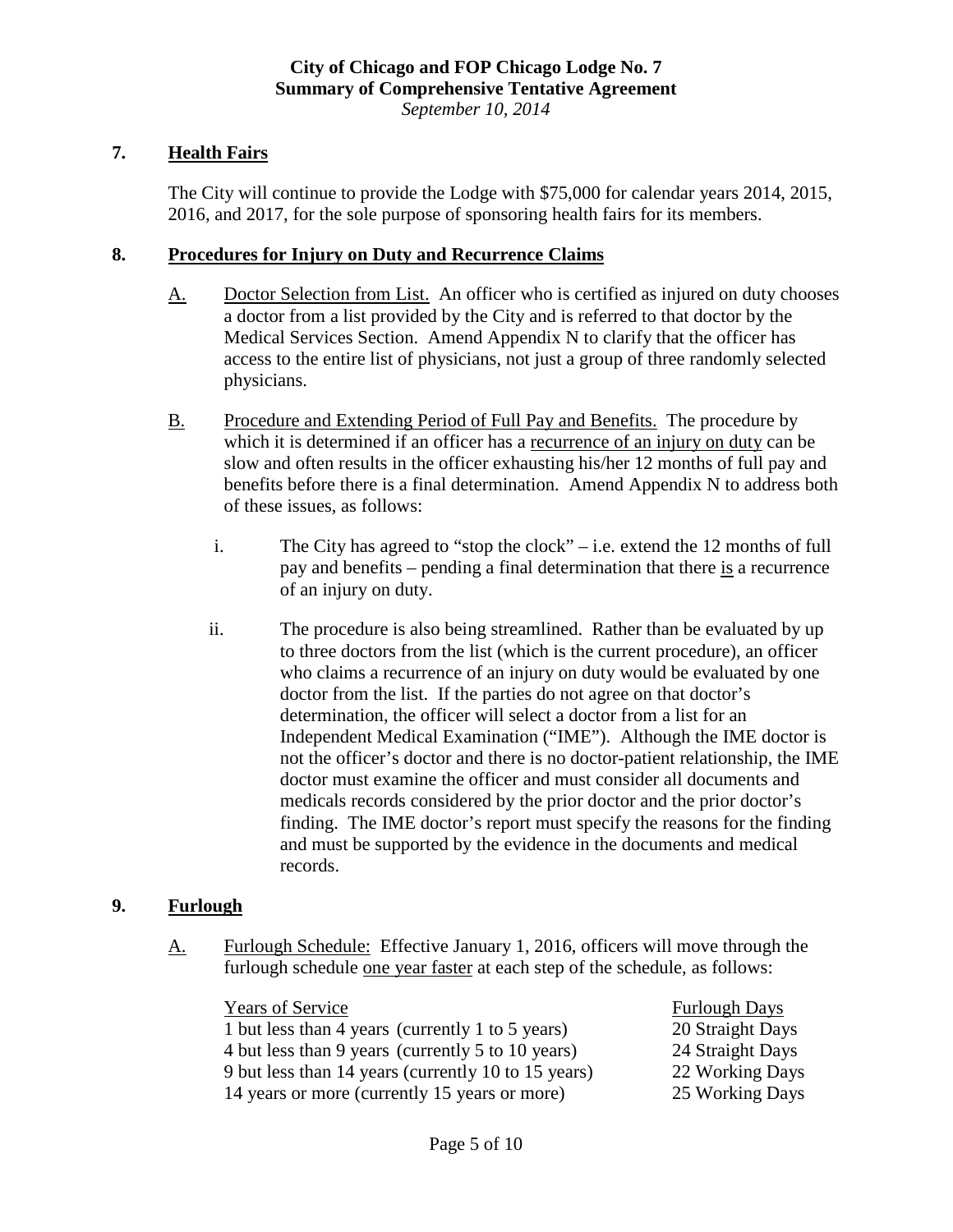B. Furlough by Watch: Effective upon ratification, officers will select furlough within the unit on the basis of seniority among the officers on the officer's assigned watch.

## **10. Time Due**

The Department recognizes that, while maintaining sufficient manpower is critical to achieving its mission, officers have a countervailing concern regarding the use of elective time, which allows officers to cope with job related stress and spend quality time with family and friends. Accordingly, for officers assigned to District Law Enforcement, the Department will comply with an officer's request to use Elective Time (compensatory time, personal days, and baby furlough days), the approval of which shall not be unreasonably denied. The parties already have had significant discussions regarding the use of Elective Time and will form a committee for the purpose of establishing a minimum set percentage of officers who can use Elective Time and the Department will provide the Lodge with quarterly numbers regarding officers who were granted and denied the use of Elective Time.

## **11. Police Department Vehicles**

The City recognizes that it has a shared interest with the Lodge in having a fleet of vehicles that will allow the Department to complete its mission. Accordingly, the City has represented to the Lodge that it intends to purchase 400 new vehicles by December 31, 2014, and that it intends to purchase, on average, 200 new vehicles each year during the term of the Agreement, beginning in 2015. The parties will form a committee to review protocols on the repair, maintenance, and mandatory retirement of vehicles.

## **12. Accused and Witness Officers and Disciplinary Investigations**

- A. Multiple Interviewers: The following applies to both accused and witness officers. Unless the parties agree otherwise, no more than two members of IPRA or IAD will be present during questioning. One interviewer will be the designated primary interviewer. A secondary interviewer may participate in the interview, provided that the secondary interviewer must be present for the entire interview. The secondary interviewer cannot ask any questions until the primary interviewer has finished asking questions and invites the secondary interviewer to ask questions. Generally, the secondary interviewer will ask only follow-up questions for clarification purposes. The primary interviewer will not ask any questions until the secondary interviewer has finished asking questions and invites the primary interviewer to ask follow-up questions.
- B. Video, Audio, and Rule 14 Violations.The following applies to both accused and witness officers. If, prior to taking an officer's statement, the City, IPRA, or IAD is in possession of video or audio evidence relevant to the matter under investigation, it may, in its discretion, elect to advise or not to advise the officer of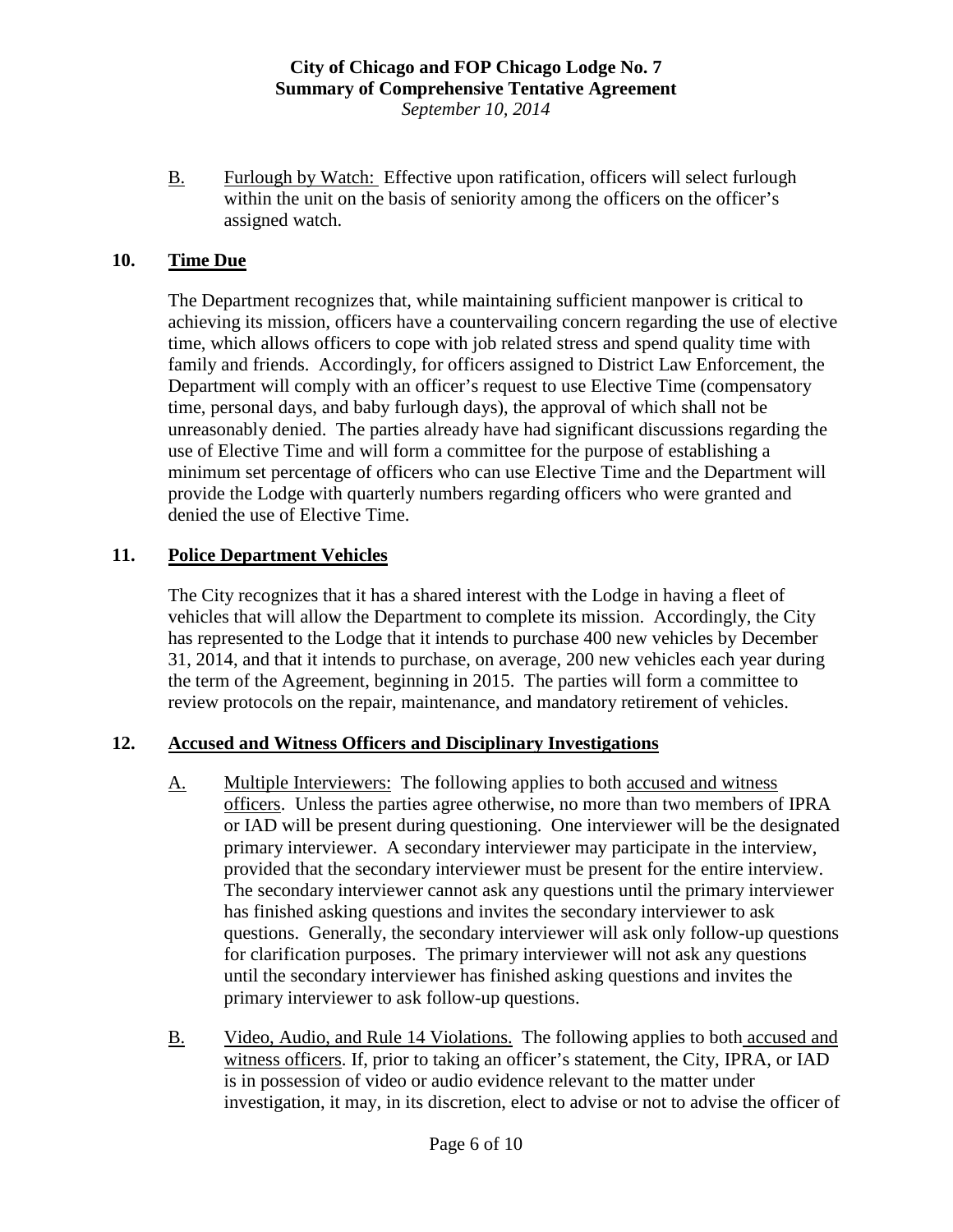such fact and, further, may allow or not allow the officer an opportunity to review the video or audio evidence prior to taking the officer's statement. An officer who is not allowed to review the video or audio evidence prior to giving a statement cannot be charged with a Rule 14 violation unless the officer has been presented with the video or audio evidence and given the opportunity to clarify and amend the officer's original statement. The City cannot charge an officer with a Rule 14 violation unless it has determined that: (1) the officer willfully made a false statement; and (2) the false statement was made about a fact that was material to the incident under investigation.

- C. Accused Officers Relieved of Police Powers. When the Department relieves an officer of police powers, except in instances involving confidential investigations, the Department must give the officer written notice, at the time the officer is relieved of police powers, of the category of the allegations that caused the officer to be relieved of police powers.
- D. Witness Officers in Shooting Cases.The following applies to witness officers. As is the case with accused officers in shooting cases, if a witness officer advances a claim that he or she is physically or emotionally unable to provide a statement within the two hour time period, then IPRA will deal with such claims on an individual basis, making a reasonable inquiry into the reasons for the officer's claim, and accepting at face value all good faith claims of an officer's inability to provide a statement.

## **13. Reprimands and Suspensions**

- A. Removal from Officer's Disciplinary History. Reprimands and suspensions of one (1) to five (5) days will be removed from an officer's disciplinary history effective three (3) years from the last date of suspension or the date of reprimand, or five (5) years from the date of the incident, whichever is earlier.
- B. Suspensions Not Served Until Ruling. For reprimands and suspensions up to 365 days, officers will not be required to serve the recommended suspension, and the reprimand will not be entered on the officer's record until there is a ruling through the summary opinion process, arbitration, or by the Police Board.
- C. Reprimands and Suspensions from 1 to 10 Days.Officers can either file for a summary opinion or accept the recommendation.
- D. Suspensions from 11 to 30 Days. Officers can file a grievance, file for a summary opinion, accept the recommendation, or go to the Police Board.
- E. Suspensions from 31 to 365 Days. Officers can go to the Police Board, file a grievance, or accept the recommendation.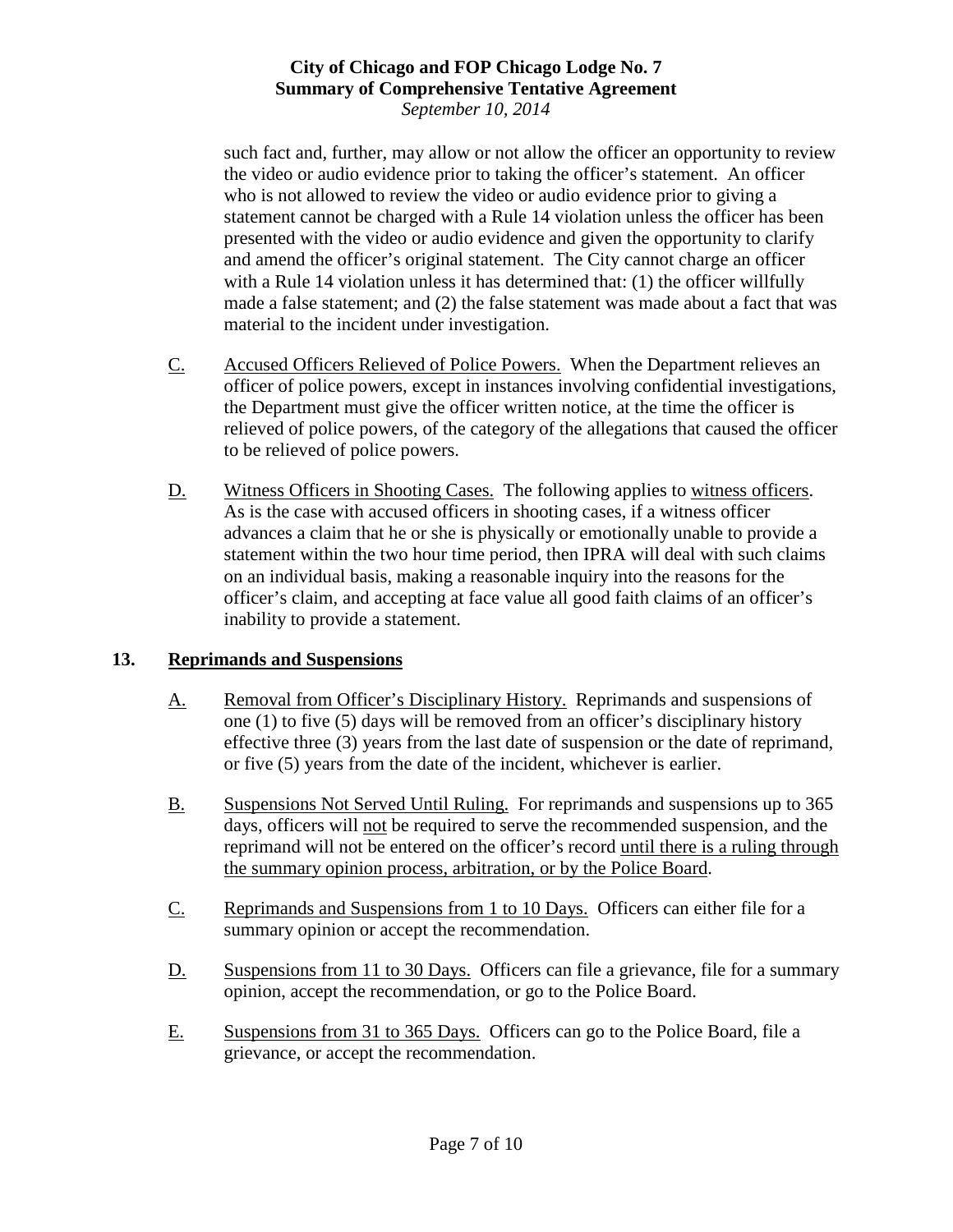#### **14. Mediation and Expedited Arbitration**

- A. Mediation. The parties can mediate the resolution of CR investigations at any time during an investigation (currently only before the accused officer gives a statement). The parties have agreed to continue a pilot mediation program implemented in May, 2013, which provides a procedure for contract interpretation grievances to be mediated on a quarterly basis. Any settlements are binding regarding that particular grievance but are non-precedential.
- B. Expedited Arbitration.For grievances challenging suspensions of 11 to 365 days, the parties will select an arbitrator and request a hearing date within 60 days. If the arbitrator cannot provide a hearing date within 60 days, the parties will select another arbitrator. If the Lodge refuses a hearing date within 60 days of the appointment of the arbitrator, or if the Lodge is not ready to proceed on a scheduled hearing date, then the officer will be required to serve the suspension before the arbitrator rules on the merits of the grievance.

## **15. Administration of Summary Punishment**

Currently, an officer can elect to take days off without pay or to use accumulated elective time to satisfy summary punishment (suspensions from one to three days). Section 7.1 is being amended to provide that summary punishment will be satisfied by deducting the equivalent of days off without pay from the officer's compensatory time or, at the officer's discretion, from the officer's furlough, personal days, or baby furlough days. In all instances, eight hours of accumulated elective time will equal one day off without pay.

#### **16. Educational Reimbursement**

- A. Reduction in Reimbursement for Graduate Programs. Effective for officers first enrolled in graduate programs (including but not limited to any advanced or professional degree programs) on or after September 1, 2016, reimbursement will be 75% (currently 100%) for Grade "A" and 50% for Grade "B" and other grades classified by the school as passing (currently 75%).
- B. Offset for Scholarships/Discounts for Graduate Programs. Currently, the City provides reimbursement after the full cost of tuition has been reduced by any scholarships, grants, or discounts. Effective for officers first enrolled in graduate programs (including but not limited to any advanced or professional degree programs) on or after September 1, 2016, the City must provide reimbursement based on the full cost of tuition, before applying any scholarships, grants, reduced tuition, discounts, or other funds; provided, however, that any scholarships, grants, reduced tuition, discounts, or other funds must not be of general applicability to all other students, but must be specific to the officer's unique achievements or qualities or applicable only to officers or public safety employees.
- C. There are no other changes to educational reimbursement.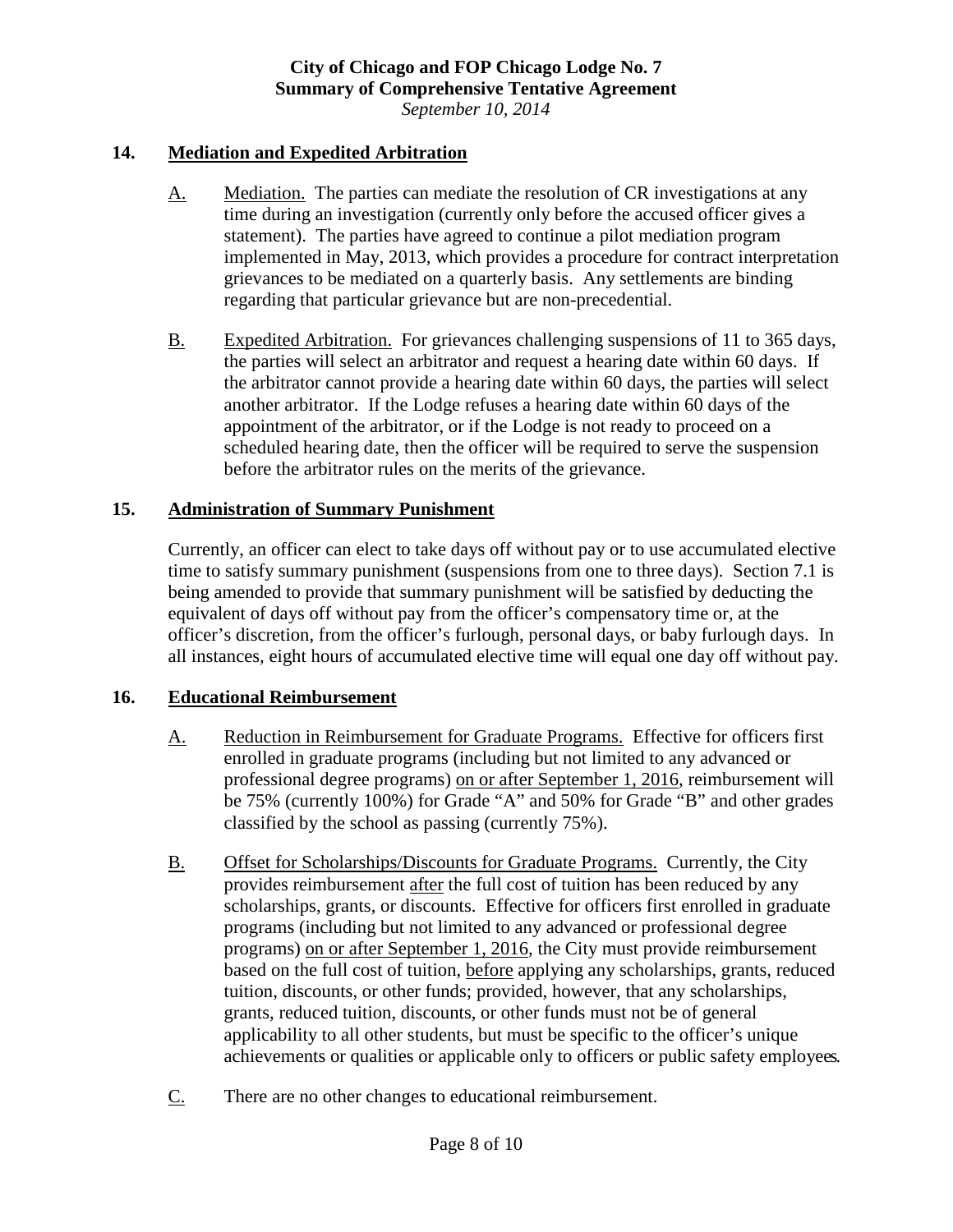## **17. Holidays**

- A. CAPS Day. Effective upon ratification, Community/Police Partnership Day will be referred to as Police Memorial Day and will be the Last Saturday in April (changed from April  $29<sup>th</sup>$ ).
- B. Holiday Assignment.Amend Section 23.7 to provide that, when operational considerations require limitations on the number of officers who can be given the holiday as a day off, the most senior officers will be given the option to take a holiday as a day off, provided the request is submitted seven days before the holiday.

## **18. Honor Guard**

- A. No Loss of Pay. Officers in the Honor Guard will be excused from their regular duties without loss of pay if they are scheduled to work on a day on which the Honor Guard has been designated to perform duties at an event, including any approved day of travel to and from the event when the event is located outside of the local area.
- B. Travel Reimbursement. When officers who are members of the Honor Guard have been approved to travel out of town for an Honor Guard event, they will be eligible for reimbursement of travel, lodging, meals and incidental expenses in accordance with the City of Chicago Travel Guidelines in effect for City employees.
- C. Annual Stipend. The City will provide up to \$30,000 per year, beginning in January 1, 2015, to reimburse the Honor Guard for additional expenses that are necessarily and legitimately incurred.

## **19. Military Leave**

Amend Section 30.2 to provide that the City acknowledges and agrees that, in the event local, Illinois or Federal law, as such laws may be amended from time to time, mandates greater benefits than as set forth in this Section, the City will apply the provisions of such law(s) to officers.

#### **20. Life Insurance**

- A. Amend Section 25.1 to comply with current practice, which is that officers do not have to complete the enrollment formset in order to qualify for coverage in the Basic Group Term Life Plan life insurance.
- B. Amend Section 25.1 to comply with current practice, which is that officers can purchase up to ten times the officer's annual salary, rounded up to the next multiple of \$1,000, not to exceed \$1,500,000.